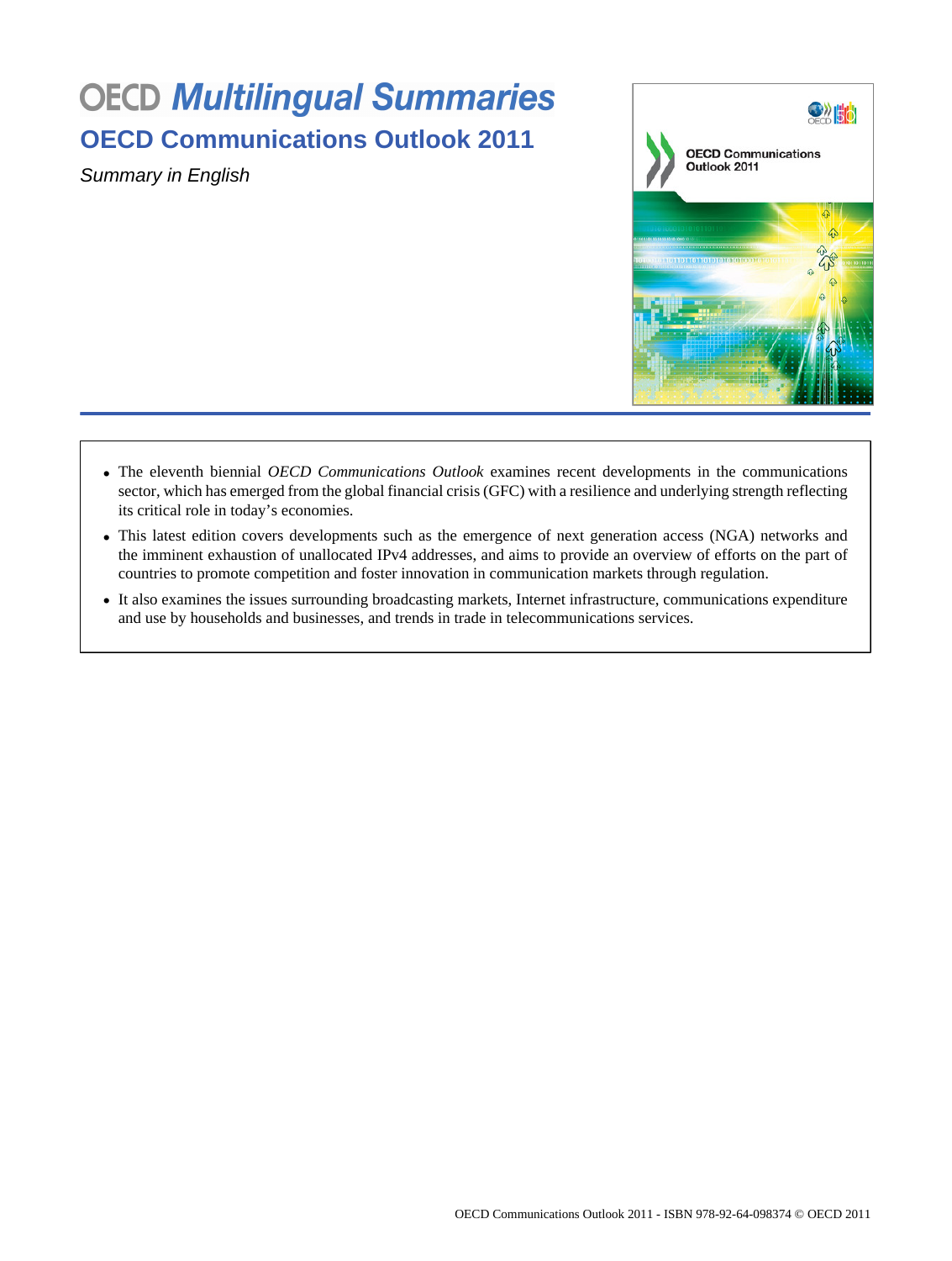## *The telecommunications industry has proven resilient*

The telecommunications industry has fared relatively well during the GFC. Mobile communication markets continued to demonstrate resilience, but the overall amount of telecommunication revenue experienced a decline of 5.1%: the market was valued at USD 1.16 trillion in 2009, compared to USD 1.17 trillion in 2007 and USD 1.21 trillion in 2008.

This edition of *Communications Outlook* is the first to examine the effects of the GFC. Firms headquartered inside and outside the OECD area differed in their experiences. While revenue fell in both areas during 2009, firms headquartered in OECD countries increased their net income, despite an overall decline in revenue.

The resilience of communication markets can be traced to a number of reasons: long contract durations, the emergence of bundled offers, and the fact that communication services are increasingly perceived as non-discretionary spending items. Households seeking to reduce expenditure seem to be economizing in other areas, at least as a first measure. The increasing prevalence of bundled services has played a role in this shift by reinforcing customer loyalty and reducing churn – particularly beneficial for operators during economic downturns. Finally, the experience of the dotcom bubble meant that telecommunication firms were better placed to meet the challenges of the GFC.

# *NGA networks are in a critical phase of development*

Some consider the shift to next generation access (NGA) networks a "once in a generation" decision as the impact on competition dynamics and market structures will likely be spread over more than a decade. Previous comparable infrastructure roll-outs (the public switched telephone network, cable television networks) were mostly deployed during the monopoly era, when little attention was paid to the resulting effects on competition. A key question is then whether multiple fibre networks will be able to compete in urban areas and whether one, at most, may be economically deployed in more sparsely populated regions. Whether wireless access networks provide a cost-effective and competitive alternative in those areas, or continue to be predominantly a complement, remains to be seen.

There may be dissatisfaction among certain stakeholders with the current pace of infrastructure upgrading or new deployment. Key debates in OECD countries surround how and when public intervention to attain policy objectives is warranted, and which regulatory settings best promote private investment and competitive choice for consumers. In these cases, careful analysis should be undertaken to ensure that public investment does not result in reduced competition. For example, the choice of topology in NGA networks plays a critical role in providing regulators with adequate tools to enforce competition in cases where there is insufficient alternative infrastructure. There may also be economic and technological challenges to unbundling fibre networks, contingent on the technology option and interconnection topology chosen. The future implications of these choices need to be taken into account.

The emergence of NGA networks has foregrounded the debate on vertical separation of telecommunication networks, previously undertaken in utilities such as electricity networks. Governments may use vertical separation, either structural of functional, as an instrument to encourage competition; this has recently been the case in some OECD countries.

*Boost in mobile broadband services and the need for spectrum resources*

> Mobile broadband services are becoming increasingly popular in the OECD area and smartphones already represent a significant share of handsets in many countries. This boost has been fuelled by inexpensive, flat-rate mobile data plans. Mobile broadband is among the areas where growing revenues are expected. The launch of tariff plans better suited to customers has stimulated growth in data use, in conjunction with the success of "application stores", which have created a business model that encourages the availability of content and new services.

> Increasing traffic on mobile networks may reduce network performance in the busiest areas and times of day, requiring operators to invest in network capacity to allow for faster speeds and a higher level of simultaneous use. Operators are also developing tariff options to better manage network use and user requirements. Commercial deployment of Long-Term Evolution (LTE) technology has also begun with initial deployments In Sweden and Norway at the end of 2009, and WiMAX-based fourth-generation (4G) services in the United States. On the policy and regulatory side, the key issue is how to encourage investment and competition to meet the needs of users.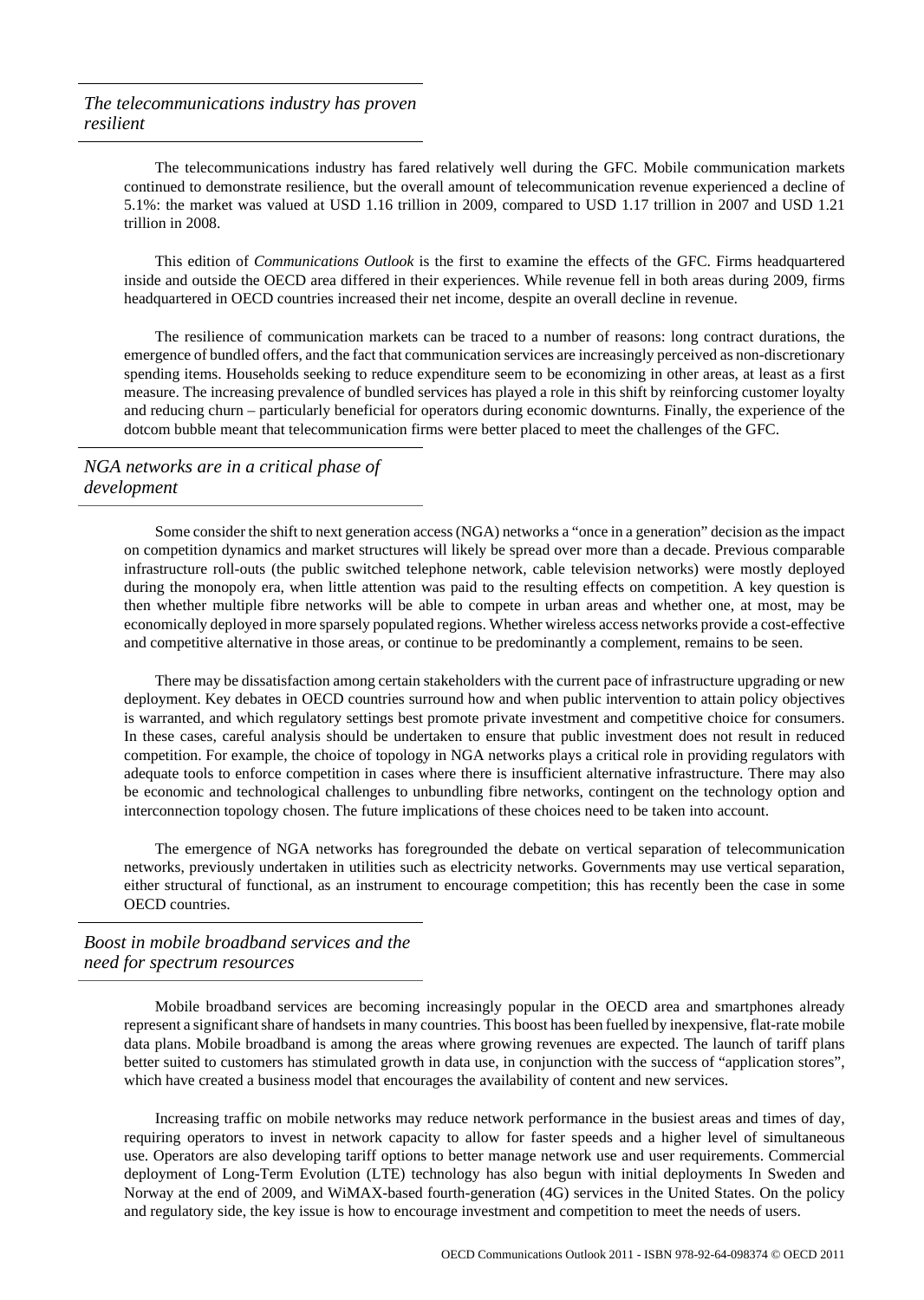Newly available spectrum resources, such as those released by the digital dividend, should play a role in accommodating the growing demand for mobile data services. The opportunity to benefit from these resources is clear. Furthermore, lower spectrum bands provide good transmission capabilities and require fewer base stations to deploy in a specific region, making them especially suitable for rural areas.

*The supply of IPv4 addresses runs out in 2011*

> The Internet Assigned Numbers Authority (IANA) assigned the last five unallocated IPv4 address blocks to the regional registries (RIRs) in February 2011. Although the RIRs can still allocate their remaining addresses, depletion is quickly approaching, and is expected in mid-2011.

> The Internet was originally designed as an experimental research network, not a general purpose, world-wide network. The version of the Internet Protocol in current use, IPv4, is insufficient to accommodate present and future needs for address space. This shortage has been accelerated by mobile devices, always-on broadband connections and virtual hosts that increase the need for IP addresses.

> Over the past two decades, the shortage has driven the development of various technological solutions and techniques aimed at maximising the efficiency of the current pool of IPv4 addresses (e.g. Network Address Translators). Nonetheless, the implementation of IPv6 is the only long-term solution able to ensure the capability of the Internet to connect billions of people and devices. IPv6 was designed to provide a vastly expanded address space. However, IPv6 represents only a very small portion of the Internet, despite experiencing very strong deployment growth. In early 2011, only 8.3% of routed networks were able to handle IPv6 traffic. The reasons for modest deployment of IPv6 include the associated costs, lack of backwards compatibility with IPv4, and the weak business cases for migration to IPv6. There is, nonetheless, increasing interest in promoting policy initiatives to raise awareness of IPv6 and to encourage IPv6 research.

*Broadband prices decline slightly while speeds grow*

> Between September 2008 and September 2010, the price of a selected broadband connection fell by an average of 5% for cable and 2% for DSL year-on-year across the OECD, while the average download speeds of offers increased between 15% (DSL) and 20% (cable) per annum.

> The trend towards increasing speeds is underpinned by infrastructure upgrades, based on the roll-out of fibre infrastructure and the upgrading of existing DSL and cable networks. Despite most fixed broadband offers having no restriction in terms of data caps, some 29% of offers surveyed included caps, down from 36% in 2008. Data caps are much more common for mobile broadband offers where capacity is more limited. Fixed broadband networks generally follow the opposite trend: increases in entry-level data allowances have taken place in some countries, where smaller data caps of several hundreds of megabytes per month are no longer present.

> Over the last two years an increasing number of operators have launched broadband services with faster download speeds. In September 2010, at least one operator among those surveyed advertised broadband service with 100 Mbps and above in 23 countries of the OECD area. This statistic should be taken with caution, however, as actual speeds are usually much lower than those advertised.

> The growth in take-up of broadband services has seen consumers become increasingly aware of the quality of service they are provided with, while increasing attention is being paid to the information used to inform stakeholders. As a result, certain governments and regulators in the OECD area now require operators to provide information about the quality of service, while some operators and governments are launching web-based measurements sites.

*Prevalence of triple and quadruple play bundled offers*

> Communication services are now frequently sold as mixed bundles where the consumer chooses between purchasing a stand-alone service (*e.g.* broadband) or a bundle with a significant reduction to the sum of stand-alone prices. This may benefit consumers by shifting their interest from a high-valued to a less-valued element, and by providing additional benefits such as unified billing, integrated services or customer assistance.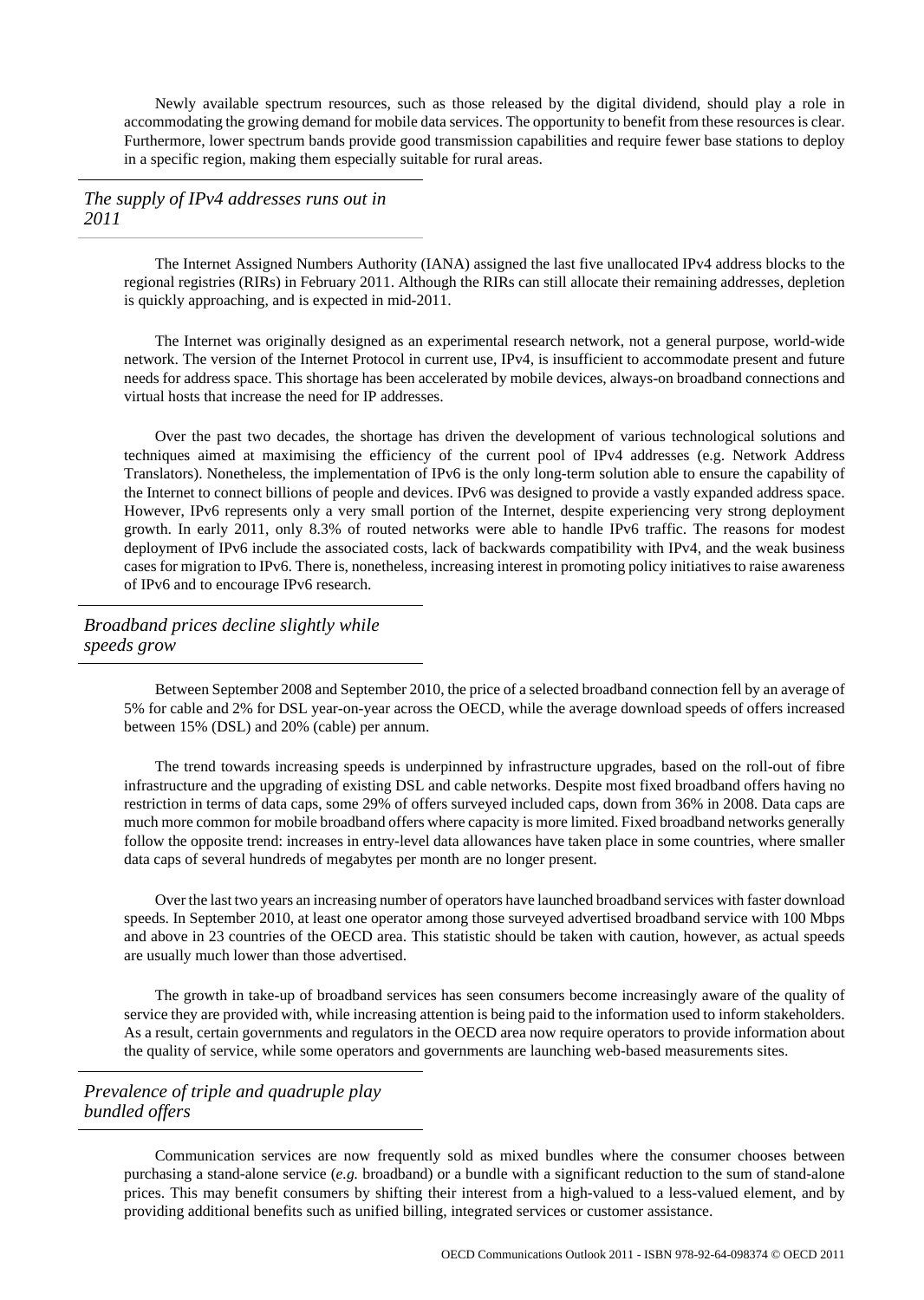However, the complexity of some bundled offers makes them increasingly hard to interpret and poses additional challenges for consumers attempting to compare prices and make informed decisions. In addition, bundling may decrease the ability of users to switch providers or drop a service.

Bundled offers reflect increasing convergence in communications markets, where virtually all services may be delivered over an IP-based broadband connection. Triple-play offers are present in virtually every OECD country and fixed voice, broadband and television services may be purchased separately or as part of double and triple-play offers. The availability of television services is sometimes contingent on the extent to which operators have upgraded their networks. Integrated quadruple-play offers (triple-play plus mobile services) are less widespread. Few operators offer a full convergent package in one subscription due to the need for a mobile subsidiary or alternative arrangement, or due to prospects of higher revenues from separate fixed and mobile offers.

## *Mobile subscriptions grow: new devices and business models*

Mobile access is the primary communication access path in the OECD area, and the total number of mobile subscriptions reached 1 257 million in 2009. While still increasing, the growth rate has slowed as the compound annual growth rate fell from 46% by the end of the 1990s to only 5% between 2007 and 2009. Most of world growth in mobile subscription now comes from developing countries. The mobile subscription penetration rate in the OECD area was 103% in 2009.

The growth of the application model is causing profound transformations in business models in conjunction with the use of new devices such as smartphones and tablet computers. The market size and reach of these applications is starting to be comparable with traditional television counterparts. This implies a significant potential for advertising revenues.

Another recent trend is "sponsored connectivity" business models. These forego the direct relationship between customer and network provider, with service providers paying directly for the network connection. Examples of sponsored connectivity include e book readers and GPS services. ICT devices are increasingly equipped with direct connections to mobile networks, which contribute to the amount of traffic handled by these networks and encourage infrastructure upgrades.

*Broadcasting and audiovisual content: a broader range of devices and the DTT switch-over*

> All OECD countries have made public their plans for the transition to digital terrestrial television (DTT), which will involve the switch-off of analogue broadcasts. More than 10 OECD countries have already completed this transition and the European Union has set a target of 2012 for the cessation of analogue transmissions.

> One of the outcomes is the release of significant spectrum resources ("the digital dividend"), which allow for broad territorial coverage and very good reception inside buildings. This constitutes a unique opportunity to enhance access to communication services and boost mobile broadband services, which require significant spectrum resources. Various OECD countries are setting up auctions to make available this resource as an opportunity to expand wireless access and service quality.

> Other implications of the digital switch-over include the potential to broadcast HDTV channels and launch new channels, which broadcasters are using to target specific audiences. Cable and satellite television broadcasters are responding by launching new television packages that address demand for targeted programmes. The total number of national channels in all the European OECD countries rose from 816 in 2004 to 2 529 in 2009. Another outcome of increased channel availability is audience fragmentation. This poses new challenges to broadcasting revenue models and encourages broadcasters to reconfigure their business models, as well as intensifying the inter and intra-platform struggle for revenue sources.